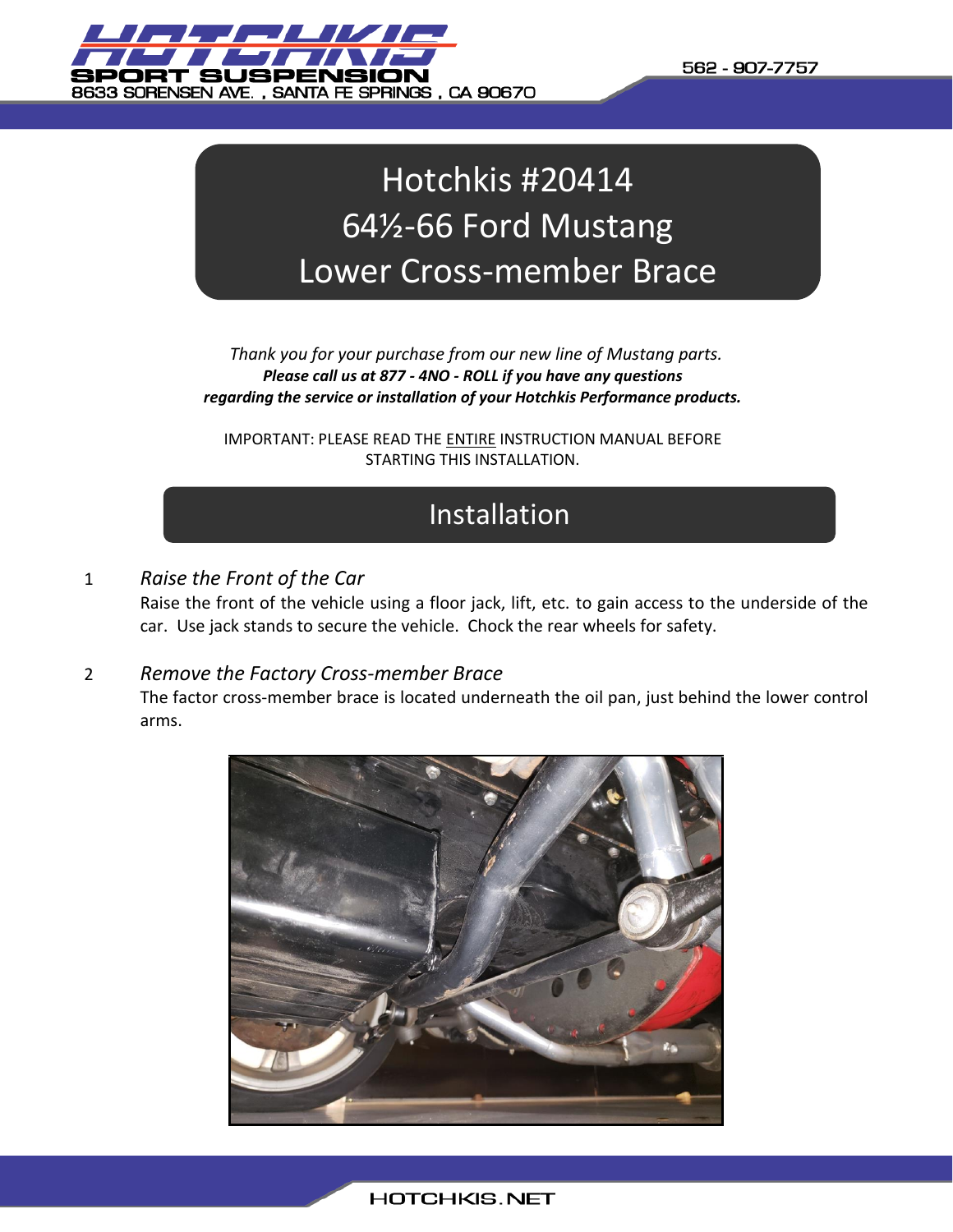



It is held in by (2) bolts, one on each frame rail. Remove these bolts and the brace will be disconnected from the vehicle.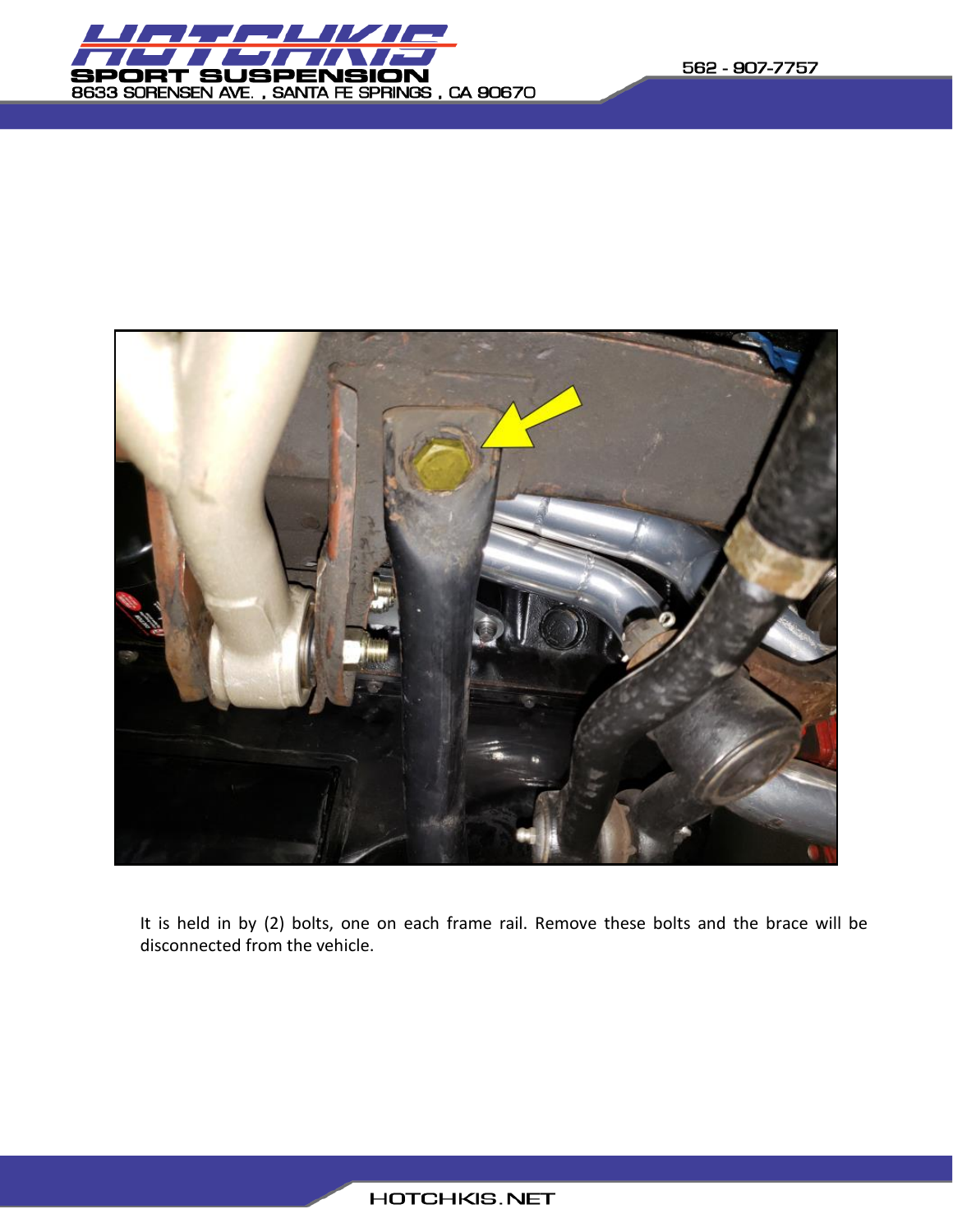

## 3 *Replace Lower Control Arm Inner Bolts*

Unbolt the stock lower control arm inner bolt. Remove and replace with the provided 1/2"x4- 1/2 hex bolts and hardware as shown below. Fully tighten hex nuts. Repeat on other side.

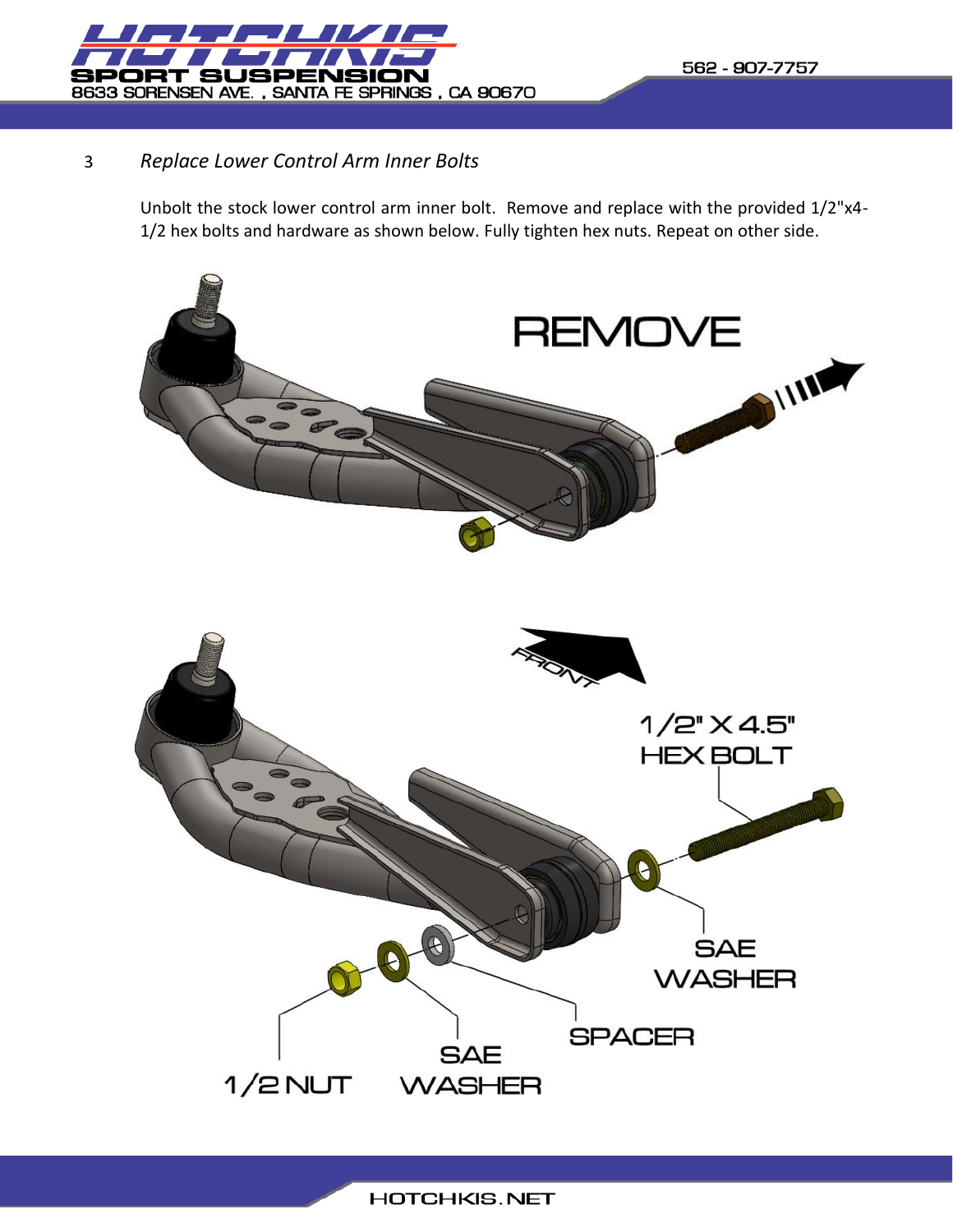

5 *Install the Hotchkis Cross-member Brace* Install the Hotchkis cross-member brace as shown below.

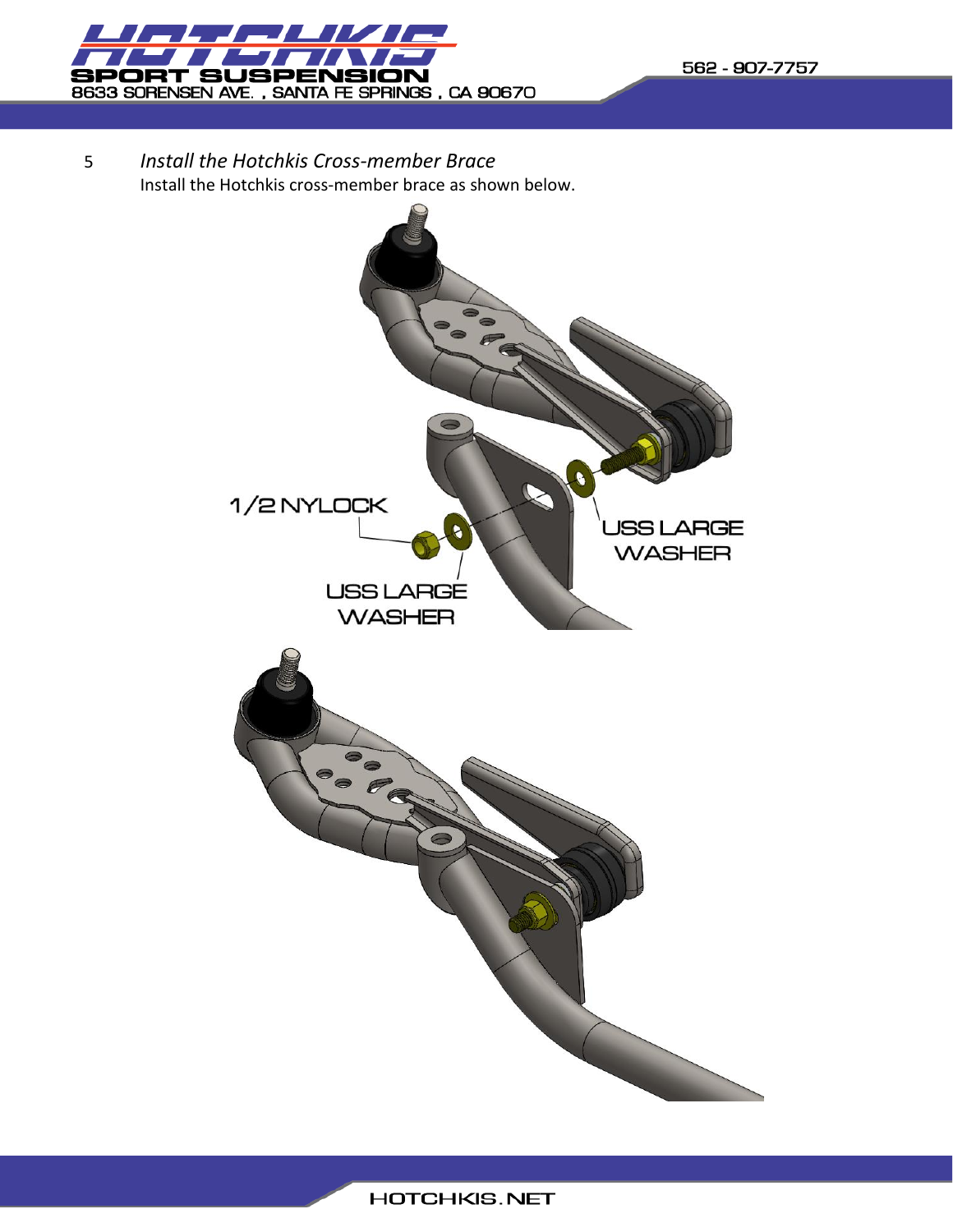

562 - 907-7757



Make sure to tighten the frame bolts and lower control arm nylocks a little at a time. Once all are snug, fully tighten the lower control arm nylocks first then finish with the frame bolts.

## 6 *Lower the Vehicle*

Lower the vehicle and you are finished with the installation.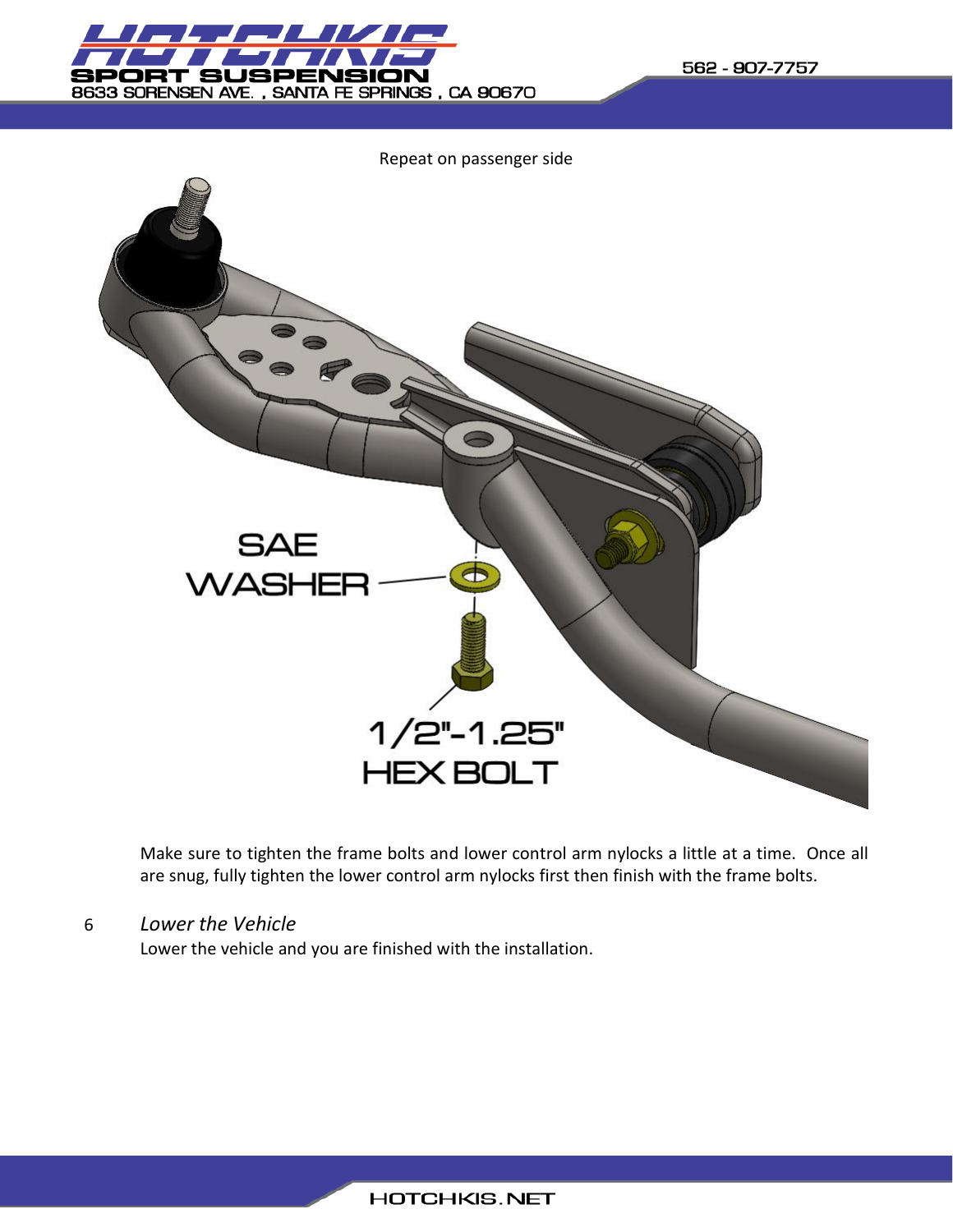

## Hotchkis Performance LLC Return Policy & Limited Warranty

Effective December 1, 2010 all Hotchkis products must be registered to qualify for warranty at www.hotchkis.net or via the mail-in warranty card, included with the product, within 30 days of the original purchase date.

IMPORTANT: This warranty supersedes all other warranties included with this product.

#### Return Policy

We want you to be completely satisfied with your Hotchkis Performance product. For products, presenting signs of shipping damage please contact the freight carrier immediately. All our products are guaranteed to be free from manufacturer's defects. If your order arrives with a manufacture defect, please contact our Customer Service Department at (562) 907-7757. You will be assigned a Returned Goods Authorization Number (RGA). The package you return must show the RGA on the outside of the package, include the original invoice and be shipped prepaid to our facility. The product has to be unused and in its original packaging materials. Exchanges or refunds made after 30 days will be subject to a 20% restocking charge. If you purchased your Hotchkis Performance product from an authorized dealer, you are still covered by this return policy. All returns however, should be made to your dealer, not to Hotchkis Performance directly.

#### Limited Warranty

Hotchkis Performance offers a Limited Warranty against defects in materials and workmanship for the term of 36 months (3 years) from the date of purchase of this product. This Warranty only applies to the original retail purchaser who retains ownership of the vehicle on which the product was originally installed. If the product is determined to be defective, Hotchkis Performance will repair, replace or refund the purchase price of the defective product at Hotchkis Performance's sole discretion, which shall fully satisfy and discharge any and all warranty claims. Any repaired or replaced product will be returned to the sender excluding the cost of freight. Products must be registered to qualify for warranty at www.hotchkis.net or via the mail-in warranty card, included with the product, within 30 days of the original purchase date.

#### Exclusions from Warranty

Items offered but not manufactured by Hotchkis Performance are warranted according to the manufacturer's terms and are not covered by this limited warranty. Hotchkis Performance shall not be responsible for any labor, removal, installation, reinstallation or maintenance costs. This warranty does not cover the cosmetic finish or plating of any product or any normal wear and tear to any product including, but not limited to bushings, brackets, end-links, hardware, steering components, shocks or springs. In addition, this warranty does not apply to any products that have been:

 $\boxed{2}$ Improperly installed or installed by someone other than a qualified, licensed auto mechanic experienced in the installation and removal of suspension products;

- $\overline{2}$ Improperly serviced, misused, or modified, altered or subjected to abuse, negligence, accident or collision;
- $\overline{\mathbf{S}}$ Installed in any vehicle that has been modified;
- $\overline{\textbf{2}}$ Installed on any vehicle that has carried loads in excess of automobile manufacturer suggested weight limits; or

 $\overline{2}$ Installed on any vehicle that has been subject to abnormal or excessive use, including rallying, racing, or racing-type activities or off-road use.

#### Limitation of Warranty

This limited warranty is the entire and only warranty for the products and may not be modified or supplemented by any other person or company in any form. Any description of the products, by anyone, is for the sole purpose of identifying them and is not part of the basis of the bargain, and does not constitute a warranty that the products will conform to that description. The statements of any salesperson do not constitute part of this limited warranty and cannot be relied upon as a warranty.

THERE ARE NO WARRANTIES, EXPRESSED OR IMPLIED, INCLUDING ANY IMPLIED WARRANTIES OF MERCHANTABILITY OR FITNESS FOR A PARTICULAR PURPOSE, WHICH EXTEND BEYOND THE DESCRIPTION ON THE FACE HEREOF. ANY IMPLIED WARRANTIES ARE DISCLAIMED TO THE FULLEST EXTENT PERMITTED BY LAW.